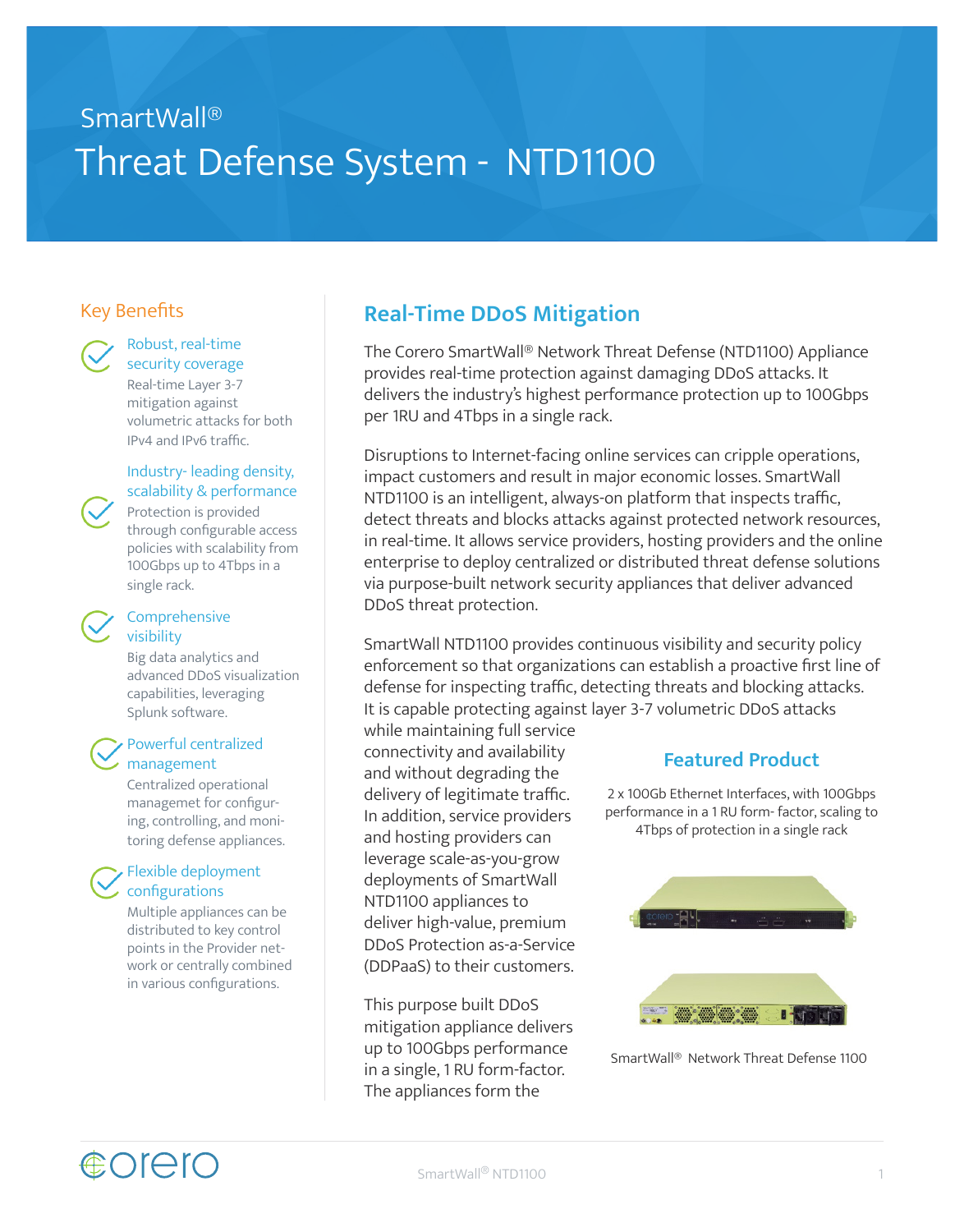network layer component of the Corero SmartWall Threat Defense System (TDS), an innovative family of security platforms that deliver unparalleled inspection performance, security intelligence and visibility, while providing an unprecedented level of scalability for protection against Denial of Service threats.

### **Robust & Real-Time Security Coverage**

SmartWall NTD1100 provides Layer 3-7 protection against volumetric DDoS attacks for both IPv4 and IPv6 traffic. It leverages the Corero award-winning DDoS defense technology to deliver non-disruptive, real-time protection against the constantly evolving threat landscape. This technology provides configurable policies to selectively enable a broad range of specific protection mechanisms to defend critical network assets against suspicious or malicious traffic types while allowing uninterrupted service access to legitimate users and applications. The SmartWall NTD1100 also utilizes the concepts of Flex-Rule and Smart-Rule technology to apply granular closed-loop detecting and blocking filters to very specific attacks with ease. These rules leverage heuristic and closed-loop policy, allowing for rapid creation and deployment, thereby providing customers with the ability to respond rapidly to the evolving nature of sophisticated DDoS attacks.

### **Industry Scalability and Performance**

SmartWall NTD1100 offers new levels of scalability and performance through dynamic threat-level tracking of Internet based IP addresses and their associated flows. Protection is provided through configurable acceptable access policies supporting packet and connection rate-limiting, server and service connection limits, protocol checks, as well as blacklist and whitelist enforcement. These high-performance platforms are designed to maintain line-rate throughput, even while under attack.

The modular architecture of SmartWall enables cost-effective scaling in increments from 10Gbps to 100Gbps, as bandwidth and inspection requirements increase. These high-performance appliances can deliver as much as 100Gbps unidirectional throughput in a single rack-unit space.

### **Turn-key Visibility into DDoS Attacks**

Leveraging Splunk software for big data analytics and advanced visualization capabilities, Corero has transformed sophisticated security event data into dashboards of actionable security intelligence, accessible via Corero SecureWatch® Analytics.

Real-time security engineered dashboards accessible via the Corero SecureWatch Portal, or via Splunk Apps https://splunkbase.splunk.com/app/1835/ provide comprehensive security visibility into an organization's network activity, for rapid response in combating DDoS threats. Additionally, this robust reporting and analytics feature supports archived security event data to enable forensic analysis of past threats and compliance reporting of security activity.

### **Powerful Centralized Management**

Each unit has a dedicated management port and is assigned a unique IP address. Centralized operational management of multiple appliances minimizes IT overhead, speeds deployments and streamlines provisioning. Corero offers multiple management options for configuring, controlling, and monitoring the appliances including a flexible Browser-based GUI, a full SSH CLI and powerful REST API that supports open integration with existing management frameworks.

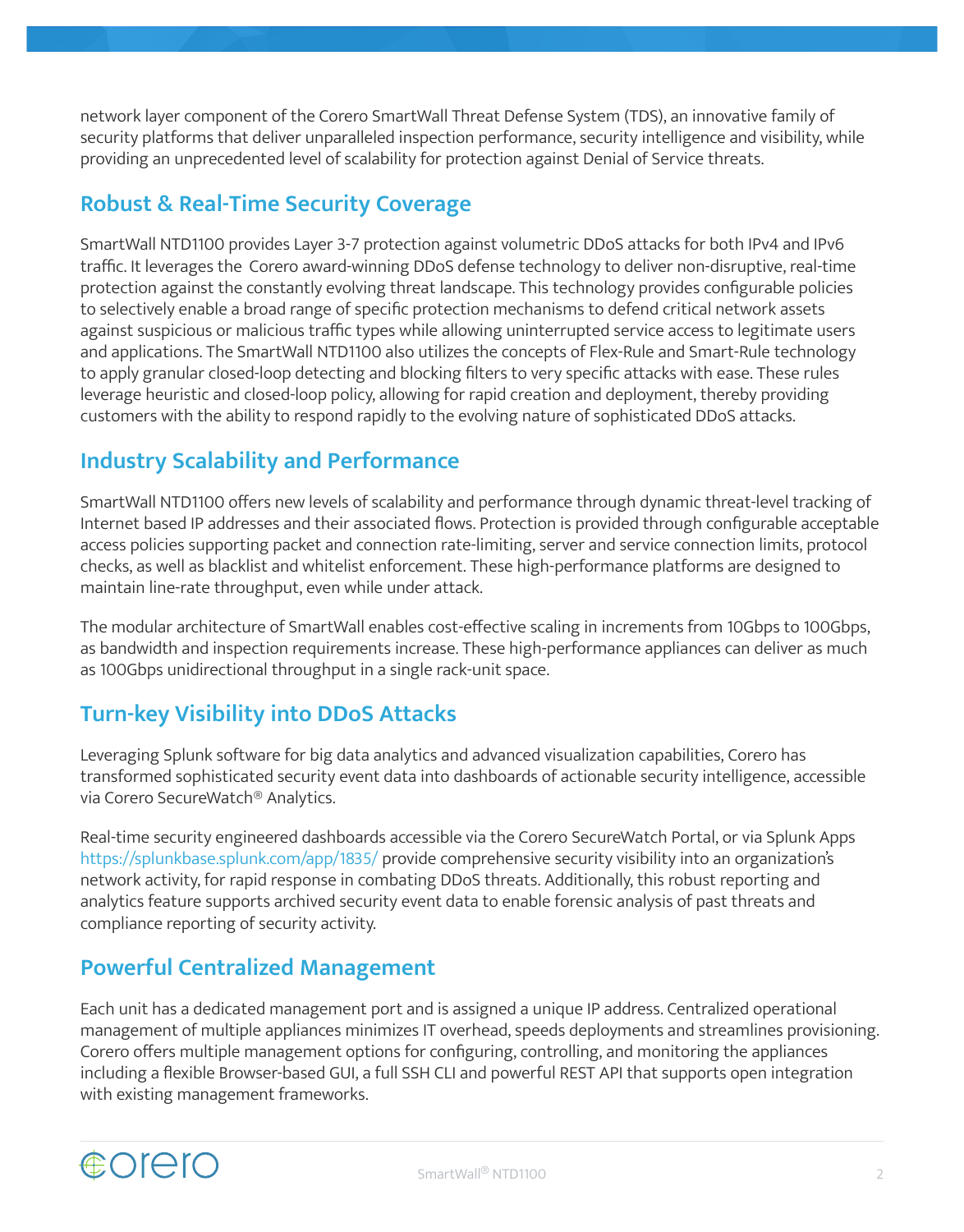Centralized management of the SmartWall NTD1100 is performed via secure connection to the Corero Central Management Server (CMS). The CMS includes a dashboard for monitoring threat activity and viewing key security events. The CMS is delivered as a physical appliance, or virtual appliance to run on customer-provided hardware.

SmartWall NTD1100 appliance provides seamless integration with Security Information and Event Management (SIEM) and Operational Intelligence solutions, such as Splunk.

### **Flexible Deployment Configurations**

A single appliance can be deployed in a standalone configuration to provide up to 100Gbps unidirectional performance. Multiple SmartWall NTD1100 appliances can be deployed at key control points in the network or centrally combined in various high throughput configurations. Modular design enables rapid, flexible and expandable deployments, and lowers risk, by limiting your investments to match your current requirements while allowing you to add capacity as your needs grow. Redundant or hot-standby SmartWall NTD1100 appliances can be deployed in high-availability configurations to provide backup. Multiple appliances can also be deployed in dynamic load-balanced configurations to accommodate peak period demands.

SmartWall NTD1100 appliances support both symmetric and asymmetric traffic inspection, enabling flexible network deployment options.



#### **SmartWall Network Threat Defense Deployment Examples**

#### Figure 1: In-line Deployment

The In-line, always-on SmartWall NTD deployment mitigates DDoS attacks in real-time, within seconds vs minutes, while allowing good user traffic to flow uninterrupted.

**Protected Customers & Infrastructure Assets**

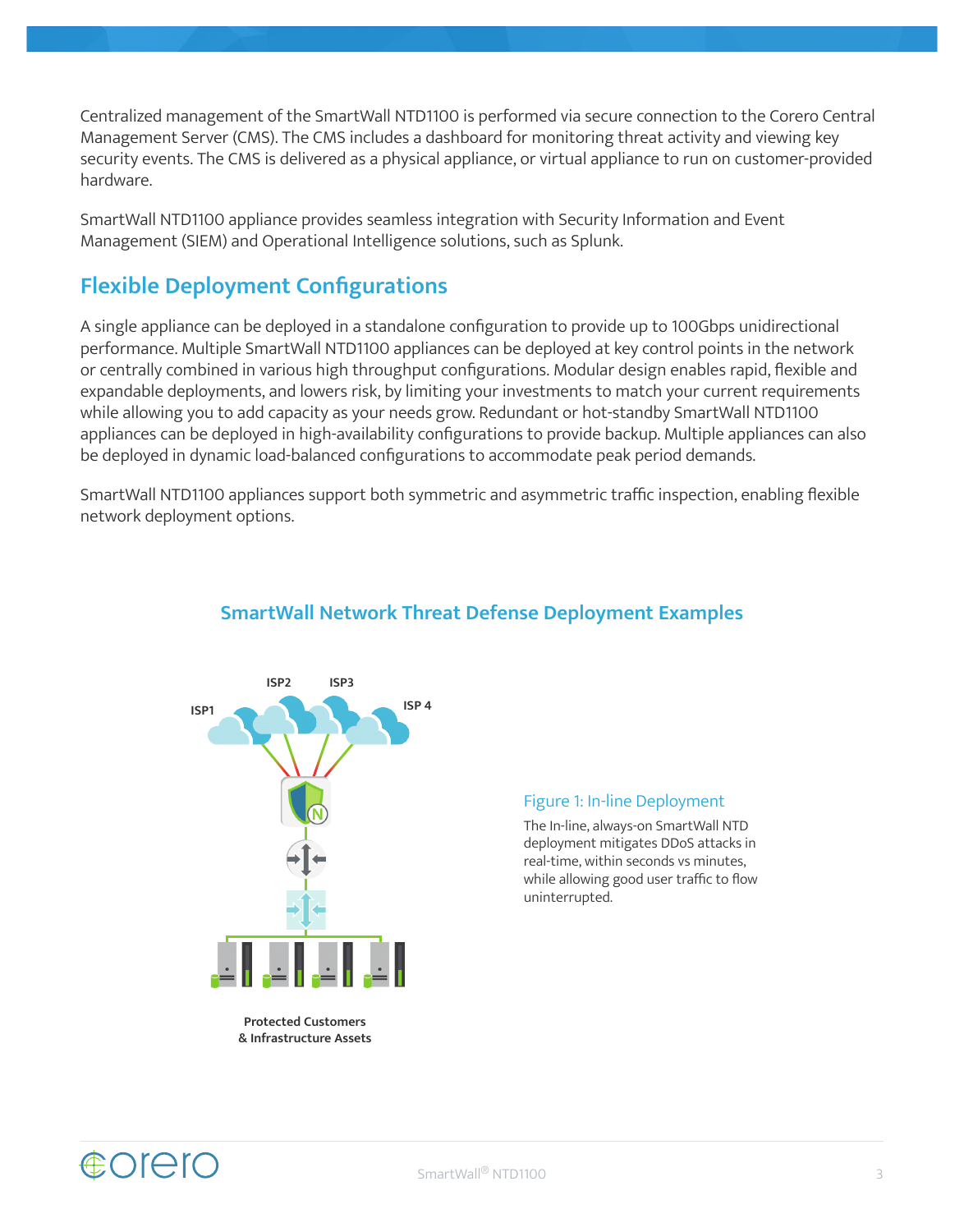

### Figure 2: Scrubbing Deployment

The SmartWall NTD Scrubbing deployment can take advantage of third-party monitoring and detection or route management to steer selected traffic to centralized or distributed SmartWall systems for precise mitigation of DDoS attack traffic.

The SmartWall® Network Threat Defense Appliance can be deployed to protect both infrastructure and cloud resources.

### SECURITY COVERAGE

| <b>Category of Attack Type</b> | <b>Attack Coverage</b>                                                                                                                                                                                                                                                                                                                                                                                                                                                                                                                                                                                                                                                                                                                                     |  |
|--------------------------------|------------------------------------------------------------------------------------------------------------------------------------------------------------------------------------------------------------------------------------------------------------------------------------------------------------------------------------------------------------------------------------------------------------------------------------------------------------------------------------------------------------------------------------------------------------------------------------------------------------------------------------------------------------------------------------------------------------------------------------------------------------|--|
| <b>Volumetric DDoS</b>         | <b>TCP Flood Attacks</b><br><b>UDP Flood Attacks</b><br><b>UDP Fragmentation</b><br>Attacks ICMP Floods                                                                                                                                                                                                                                                                                                                                                                                                                                                                                                                                                                                                                                                    |  |
| <b>Reflective DDoS</b>         | NTP Monlist Response Amplification<br>SSDP/UPnP Responses<br><b>SNMP Inbound Responses</b><br>Chargen Responses<br>Smurf Attack<br>Fraggle Attack DNS<br><b>DNS Amplification</b>                                                                                                                                                                                                                                                                                                                                                                                                                                                                                                                                                                          |  |
| <b>Resource Exhaustion</b>     | Malformed and Truncated Packets (e.g. UDP Bombs)<br>IP Fragmentation/Segmentation AETs<br>Invalid TCP Segment IDs<br>Bad checksums and illegal flags in TCP/UDP frames<br>Invalid TCP/UDP port numbers<br>Use of reserved IP addresses                                                                                                                                                                                                                                                                                                                                                                                                                                                                                                                     |  |
| Other                          | Command and Control Operations<br>Tunnel Inspection (GRE, MPLS etc.)<br>NTP Monlist Requests<br>Customized Protection with<br><b>Geolocation Policies</b><br><b>Blacklisting of IP Addresses</b><br>Port address range filters (provides protection for generic TCP/UDP port based<br>attacks)<br>Rate Limiting Policies<br>Flex-Rule - Programmable filters based on the Berkley Packet Format (BPF) syntax. These can be programmed<br>to address a variety of attack categories volumetric, reflective through to attacks leveraging specific payloads<br>(Teamspeak, RIPv1, netbios).<br>Smart-Rule - Heuristics based engine leverages heuristics and behavioral analysis to track and rate limit L2-L4<br>attacks and zero-day network DDoS attacks. |  |

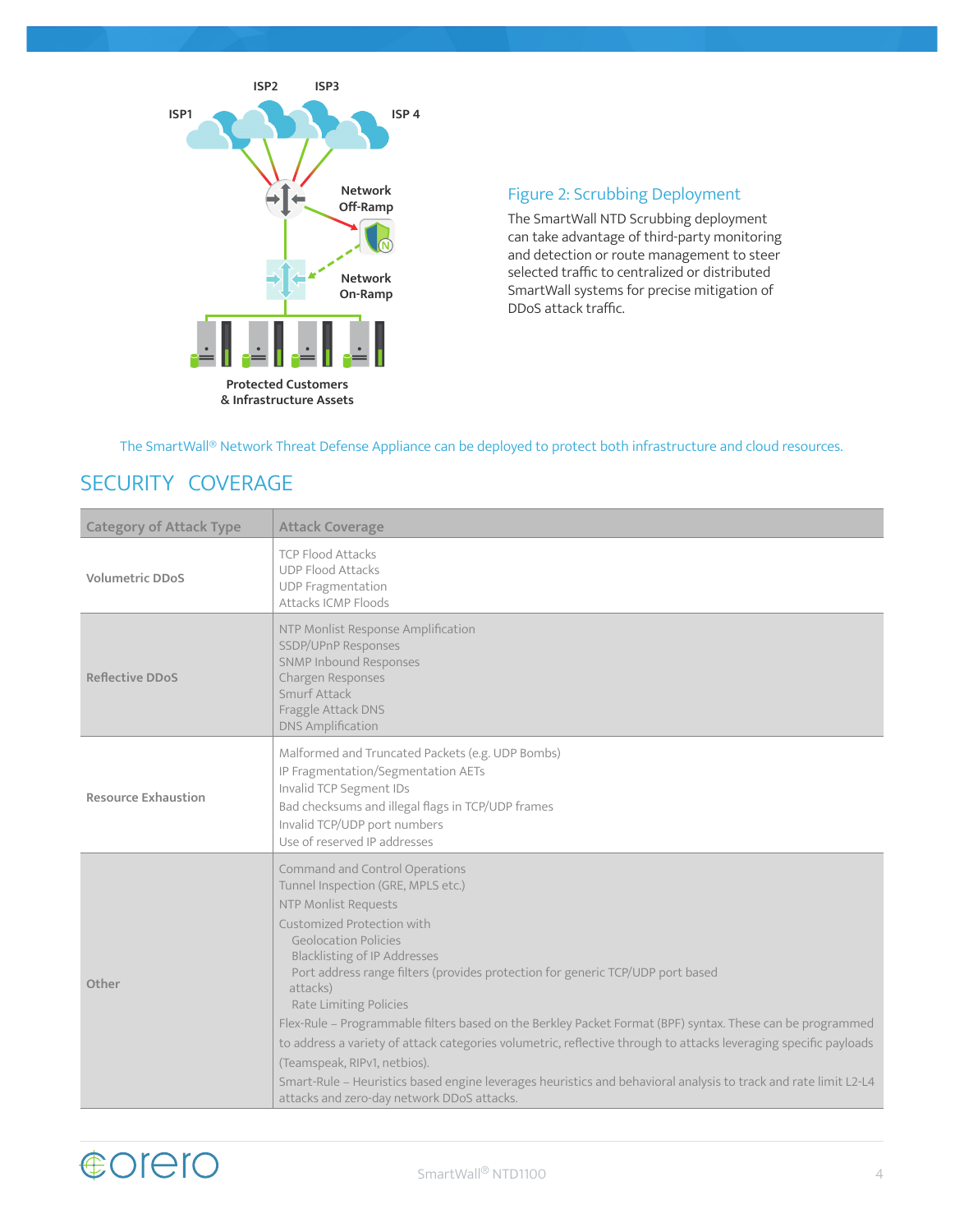## TECHNICAL SPECIFICATIONS

| <b>Order Part Number</b>                           | <b>SmartWall NTD1100</b>                                                                                                |
|----------------------------------------------------|-------------------------------------------------------------------------------------------------------------------------|
| <b>Network Interfaces</b>                          |                                                                                                                         |
| Network Interfaces                                 | 2 x 100GE (QSFP28)                                                                                                      |
| Console Port                                       | 1 x RJ45 (10/100/11000) and 1 x USB 2.0                                                                                 |
| Performance                                        |                                                                                                                         |
| Maximum Throughput (Gigabits per second)           | 100 Gbps                                                                                                                |
| Maximum Throughput (Packets Per Second)            | 90 Million                                                                                                              |
| Jumbo Frames                                       | Yes (9,216 bytes)                                                                                                       |
| Typical Latency <sup>1</sup>                       | < 0.5 Microsecond                                                                                                       |
| Inspected Latency <sup>1</sup>                     | < 60 Microseconds                                                                                                       |
| Maximum SYN Flood Protection Rate (packets/second) | 90 Million                                                                                                              |
| Attack Mitigation Reaction Time (typical)          | < 3 second                                                                                                              |
| Management                                         |                                                                                                                         |
| Options                                            | Centralized Management from Physical or Virtual (VMware/KVM) appliance                                                  |
| Interfaces                                         | Web GUI, Command Line, Programmatic API (REST)                                                                          |
| Monitoring                                         | SNMP v2/v3* Standard MIB GETs, SYSLOG                                                                                   |
| Reporting and third-party integration              | Syslog for traffic and Security events / REST API for SIEM integration. Analysis<br>application for Splunk integration. |
| User Authentication                                | Role-Based Access Control (Active Directory, RADIUS and LDAP)                                                           |
| Physical/Environmental                             |                                                                                                                         |
| Size                                               | 1-RU / 44mm (H) x 438 mm (W) x 630 mm (D)                                                                               |
| Weight                                             | 18 Kgs (39.7 lbs.)                                                                                                      |
| <b>Operating Temperature</b>                       | 0 C to 40 C (32 F to 104 F)                                                                                             |
| Storage Temperature                                | -20 C to 70 C (-4 F to 158 F)                                                                                           |
| Humidity                                           | 5% to 95% Non-Condensing                                                                                                |
| <b>MTBF Rating</b>                                 | >100,000 Hours (25 deg. C Ambient)                                                                                      |
| Operating Altitude                                 | 0-10,000 Feet                                                                                                           |
| Power & Cooling                                    |                                                                                                                         |
| Power Feeds                                        | Dual Redundant, Hot-Swappable, AC or DC                                                                                 |
| AC Input                                           | 90 to 264 VAC Auto-Ranging, 47-63Hz                                                                                     |
| DC Input                                           | 43 to 53 VDC                                                                                                            |
| Maximum Power Consumption                          | 650W                                                                                                                    |
| Cooling                                            | 4 x Independent, Hot-Swappable, Fan trays, with smart control                                                           |
| Compliance & Approvals<br>moscured for nacket      | CE Class-A, FCC Class A, RoHS                                                                                           |

1 Typical latency values measured for packet sizes up to 1518 bytes